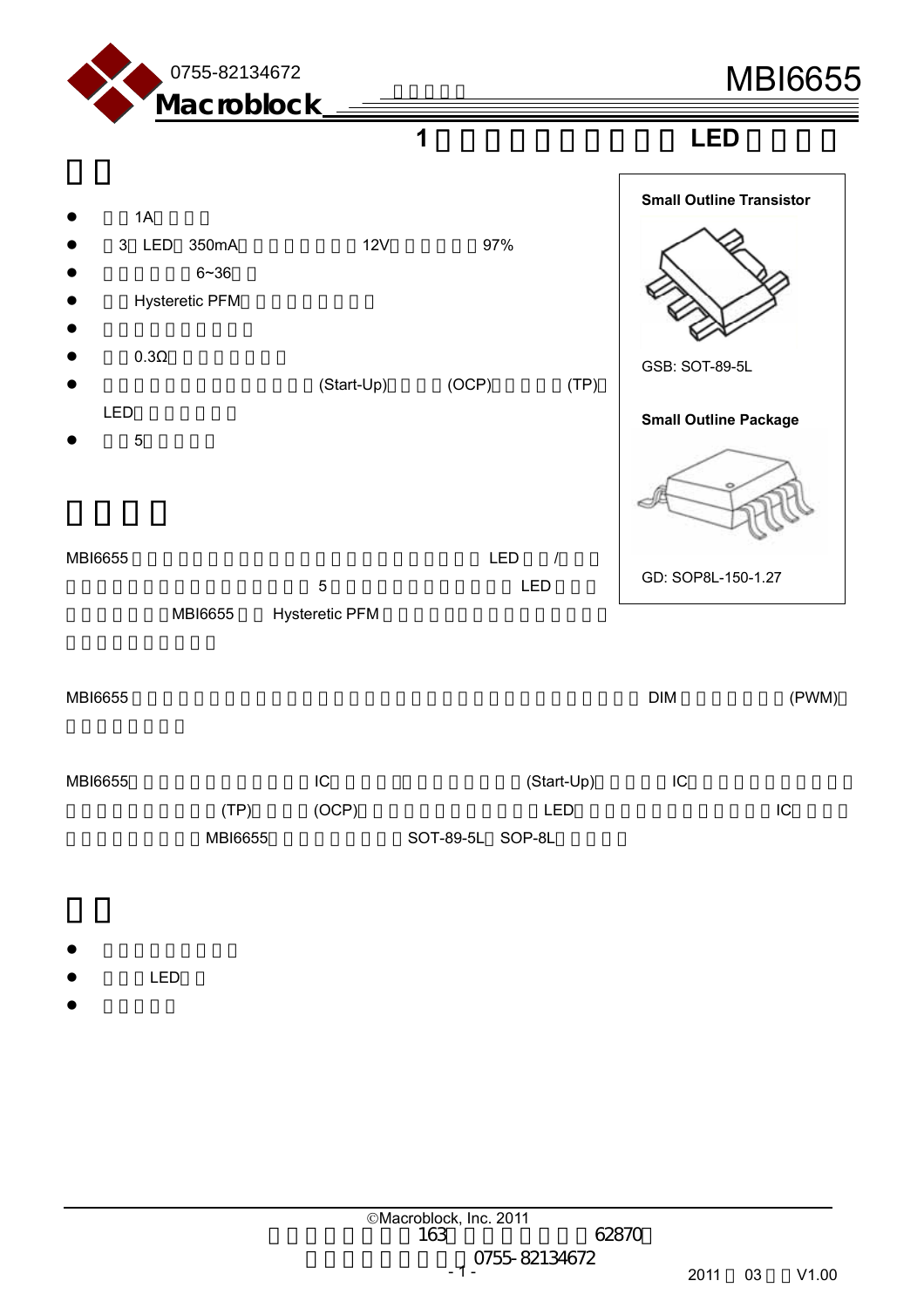

R<sub>SEN</sub>: Viking, 0.14Ω, 1206, ±1% SMD Resistor C<sub>IN</sub>: GOLDENCONNECTIONS, 10uF/50V, 5\*11, DIP, electrolytic capacitor  $C<sub>OUT</sub>$  (Optional): GOLDENCONNECTIONS, 10uF/50V, 5\*11, DIP, electrolytic capacitor C<sub>BP</sub>: GOLDENCONNECTIONS, 0.1uF/50V, X5R, 0603 SMD ceramic capacitor L1: GANG SONG, GSDS106C2-680M D1: ZOWIE, SSCD206

1



2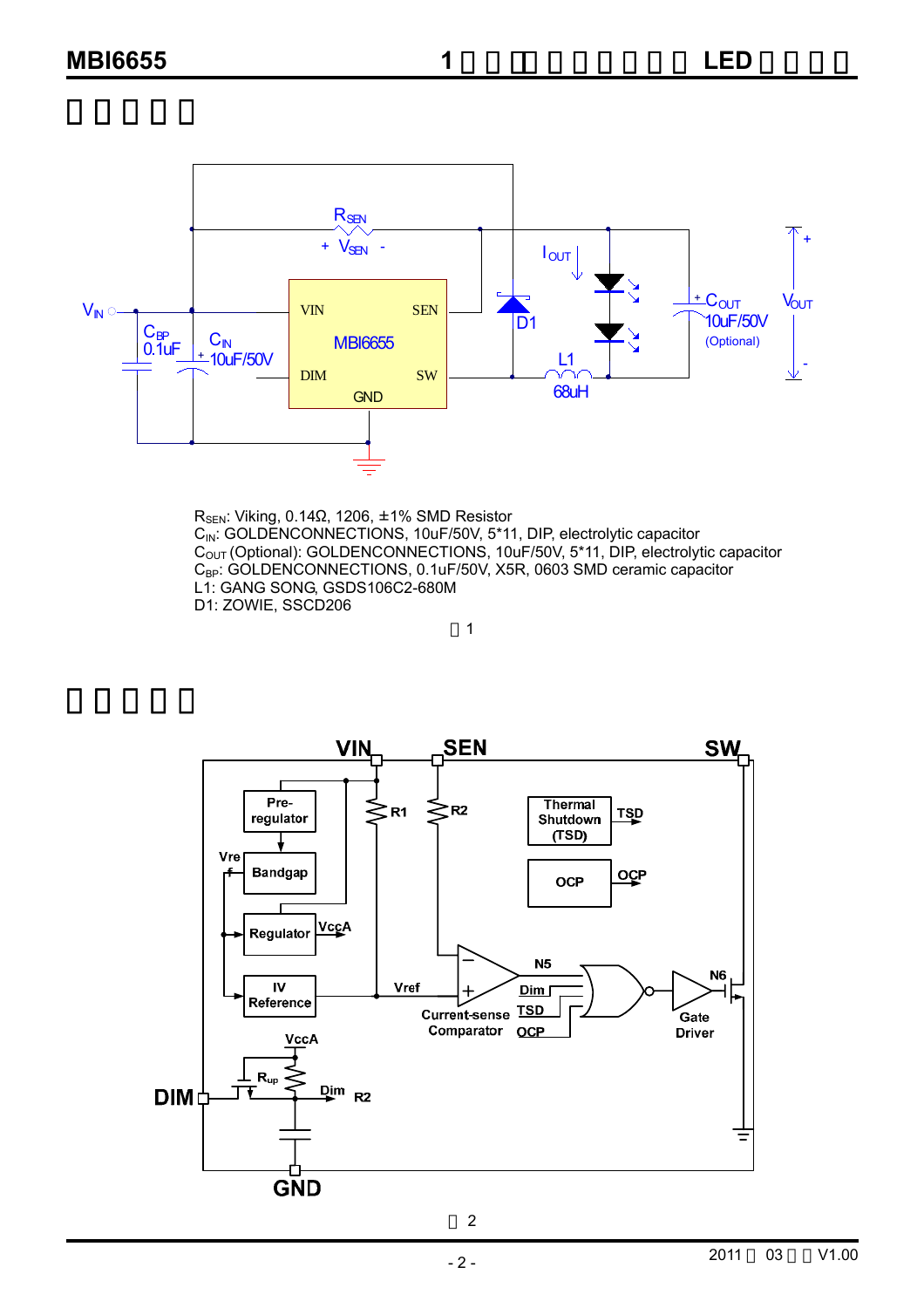

MBI6655GSB ( ) MBI6655GD ( )

| Pin         |            |            |            |  |
|-------------|------------|------------|------------|--|
| <b>GND</b>  |            |            |            |  |
| SW          |            |            |            |  |
| <b>DIM</b>  |            |            |            |  |
| <b>SEN</b>  |            |            |            |  |
| <b>VIN</b>  |            |            |            |  |
| Thermal Pad | GND*       |            |            |  |
|             | <b>PCB</b> | <b>GND</b> | <b>PCB</b> |  |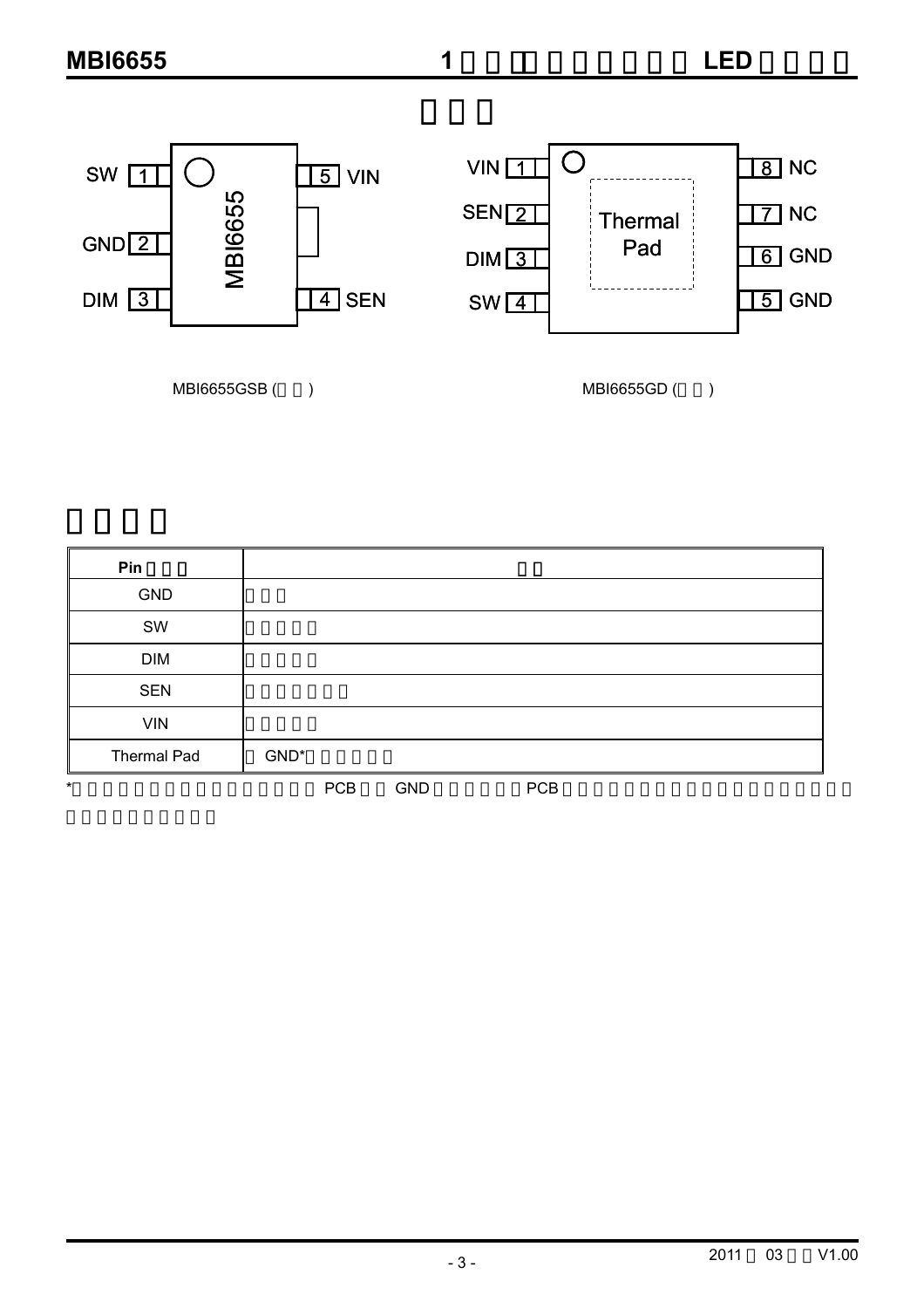|                          |                                  | IC         |                             |              |                   |
|--------------------------|----------------------------------|------------|-----------------------------|--------------|-------------------|
|                          |                                  |            |                             |              |                   |
|                          |                                  |            | $V_{\text{IN}}$             | $0 - 40$     | $\mathsf{V}$      |
|                          |                                  |            | $I_{OUT}$                   | $1.2$        | A                 |
| <b>SW</b>                |                                  |            | $\mathsf{V}_\mathsf{SW}$    | $-0.5 - 45$  | $\sf V$           |
|                          |                                  |            | $I_{GND}$                   | $1.2$        | $\mathsf{A}$      |
| (                        | , Ta=25 $^{\circ}$ C) $^{\star}$ |            | $\mathsf{P}_\mathsf{D}$     | 3.13         | W                 |
| $\overline{\mathcal{L}}$ | $)^{\ast}$                       | ${\sf GD}$ |                             | 40           | $^{\circ}$ C/W    |
| $\star\star$             |                                  |            | $R_{\text{th}(j\text{-}a)}$ | 75.1         | $^{\circ}$ C/W    |
|                          | , Ta=25°C)*                      |            | $\mathsf{P}_\mathsf{D}$     | 1.77         | W                 |
|                          | $)^{\ast}$                       | <b>GSB</b> |                             |              | $^{\circ}$ C/W    |
| $^{\star\star}$          |                                  |            | $R_{\text{th}(j\text{-}a)}$ | 70.8         | $^{\circ}$ C/W    |
|                          |                                  |            | $T_{j,max}$                 | 125***       | $^{\circ}{\rm C}$ |
| <b>I</b> IC              | $\overline{(}$<br>$\lambda$      |            | $T_{\text{opr}}$            | $-40 - +85$  | $^{\circ}{\rm C}$ |
| IC                       |                                  |            | $\mathsf{T}_{\text{stg}}$   | $-55 - +150$ | $^{\circ}{\rm C}$ |
| $\star$<br>PCB           | 76.2mm*114.3mm                   |            | JEDEC JESD51                |              |                   |

 $**$  PCB IC 4

| *** | IC         |    | IC |                                     |  |
|-----|------------|----|----|-------------------------------------|--|
|     | IC         | IC |    | $(\mathsf{T}_{\mathsf{opr}})$ 125°C |  |
|     | <b>PCB</b> |    |    |                                     |  |
|     | <b>PCB</b> |    |    |                                     |  |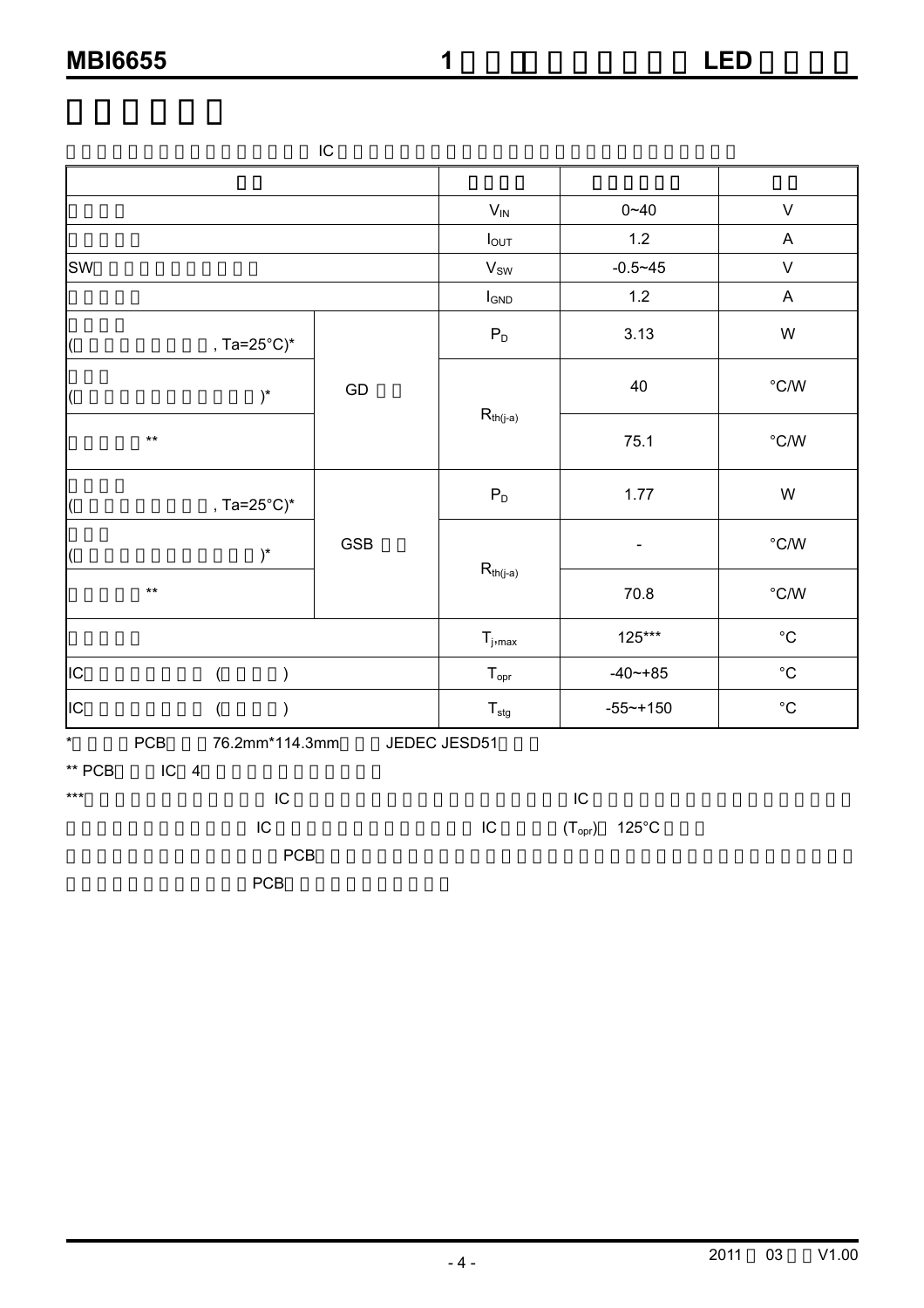$\star$ 

| Y IN.         |            |                                  | $12V$ v <sub>OUI</sub> 0.0V LI 00 $\mu$ II $O_{IN} = O_{OUT}$ 10 $\mu$ I<br>$A$ 200 |                          |                |                |                   |
|---------------|------------|----------------------------------|-------------------------------------------------------------------------------------|--------------------------|----------------|----------------|-------------------|
|               |            |                                  |                                                                                     |                          |                |                |                   |
|               |            | $V_{IN}$                         | $\blacksquare$                                                                      | $\,6\,$                  | $\blacksquare$ | 36             | $\vee$            |
|               |            | $I_{IN}$                         | $V_{IN} = 6V \sim 36V$                                                              | 1                        | 1.3            | 1.5            | mA                |
|               |            | $I_{\text{OUT}}$                 | $\overline{a}$                                                                      | $\overline{\phantom{a}}$ | 350            | 1000           | mA                |
|               |            | $dl_{\text{OUT}}/l_{\text{OUT}}$ | 150mA≤I <sub>OUT</sub> ≤1000mA,                                                     |                          | ±3             | ±5             | $\%$              |
| SW            |            | $V_{\underline{\text{SW}}}$      | $I_{OUT} = 1A$                                                                      | $\overline{a}$           | 0.3            |                | $\vee$            |
|               |            | Tpd                              | $V_{IN} = 12V$                                                                      | 100                      | 150            | 300            | ns                |
|               |            | $\blacksquare$                   | $V_{IN}$ =12V, $I_{OUT}$ =350mA, $V_{OUT}$ =10.8V                                   | $\blacksquare$           | 96             | $\blacksquare$ | $\%$              |
|               |            | $V_{\text{IH}}$                  |                                                                                     | 3.5                      |                | $\blacksquare$ | $\vee$            |
|               |            | $V_{IL}$                         |                                                                                     |                          | $\blacksquare$ | 0.5            | $\vee$            |
|               |            | $R_{\underline{ds}(on)}$         | $V_{IN} = 12V$ ;<br>(b)                                                             | 0.2                      | 0.3            | 0.4            | Ω                 |
|               | $\star$    | $T_{ON}$ , min                   | $V_{IN}$ =12 $V$ ,                                                                  | 30                       | 50             | 100            | ns                |
|               | $\star$    | $T_{\text{OFF}}$ , min           | $V_{IN} = 12V,$                                                                     | 30                       | 50             | 100            | ns                |
| SW            | $\star$    | $D_{sw}$                         | $\blacksquare$                                                                      | 20                       | $\blacksquare$ | 80             | $\%$              |
|               |            | Freq <sub>Max</sub>              |                                                                                     | 40                       | $\blacksquare$ | 2000           | kHz               |
|               |            |                                  |                                                                                     |                          |                |                |                   |
| <b>SEN</b>    |            | $V_{SEN}$                        | $V_{IN} = 12V$ , V1=1V,<br>(c)                                                      | 95                       | 100            | 105            | mV                |
|               |            |                                  |                                                                                     |                          |                |                |                   |
|               | $\star$    | $T_{SD}$                         | $\blacksquare$                                                                      | 145                      | 165            | 175            | $^{\circ}C$       |
| (Hysteresis)* |            | $T_{SD-HYS}$                     | $\overline{\phantom{a}}$                                                            | 20                       | 30             | 40             | $^{\circ}{\rm C}$ |
|               |            |                                  |                                                                                     |                          |                |                |                   |
|               | $\star$    | locp                             | $V_{IN} = 36V$                                                                      | $\blacksquare$           | 1.8            | 2              | A                 |
| <b>DIM</b>    |            |                                  |                                                                                     |                          |                |                |                   |
| <b>DIM</b>    | <b>PWM</b> | <b>Duty<sub>DIM</sub></b>        | <b>PWM</b><br>:1KHz                                                                 | $\mathbf 1$              | $\blacksquare$ | 100            | $\%$              |
|               |            |                                  |                                                                                     |                          |                |                |                   |

#### $V_{\text{N}}$ =12V  $V_{\text{OUT}}$ =3.6V L1=68uH  $C_{\text{N}}$ - $C_{\text{OUT}}$ =10uF  $T_{\text{A}}$ =25°C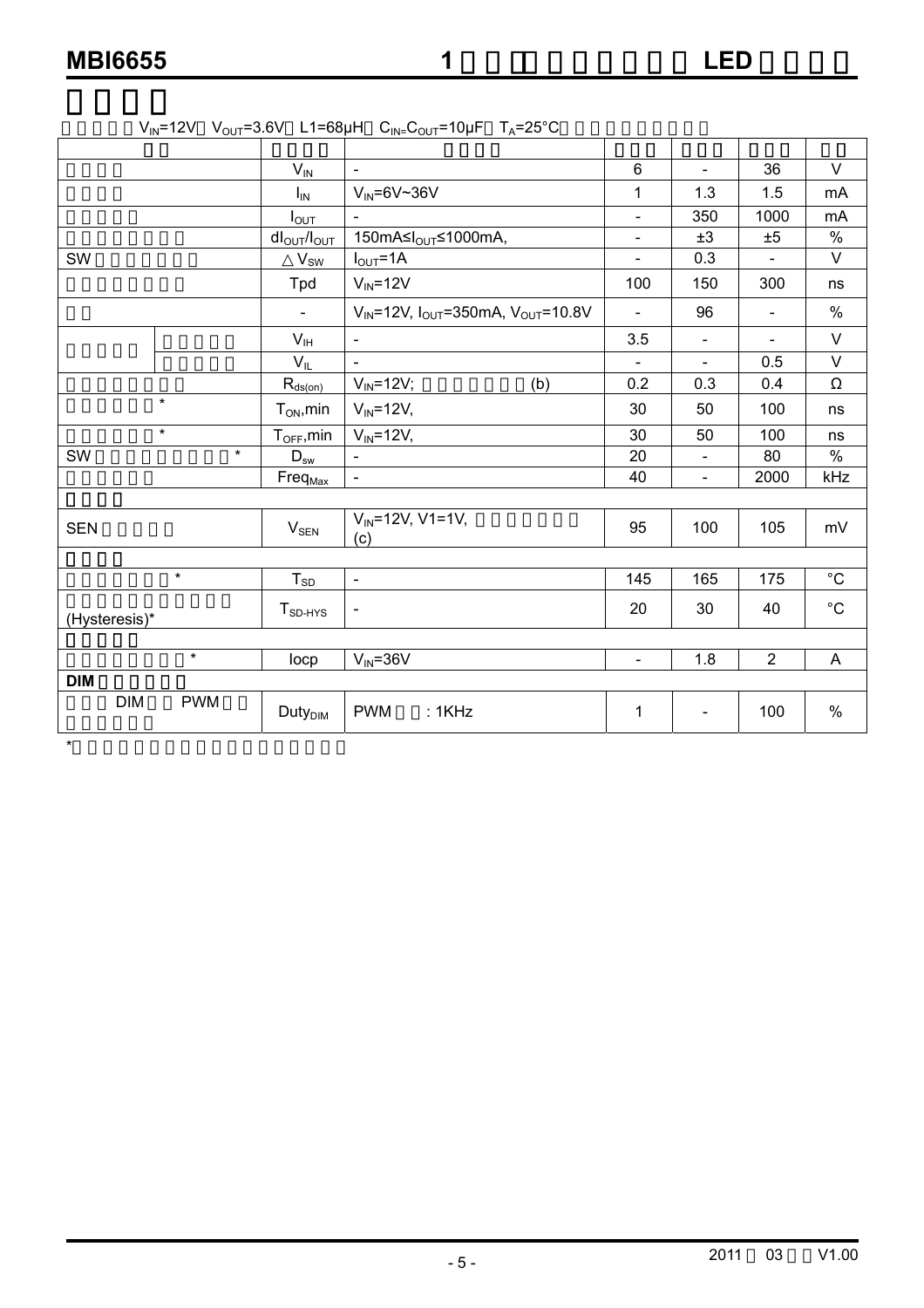Electronic  $\downarrow$  D1 Cour $\frac{1}{\sqrt{2}}$ Load  $\begin{array}{c}\n\curvearrowleft \\
\begin{array}{c}\n\curvearrowleft\n\end{array}\n\end{array}$ SEN **SW**  $\lessgtr$  R<sub>SEN</sub> **MBI6655**  $V_{\text{IH}}$ VIN  $V_{\text{IN}}$ **DIM**  $\Box$  $C_{IN} \nightharpoonup^{\perp}$ GND

(a)



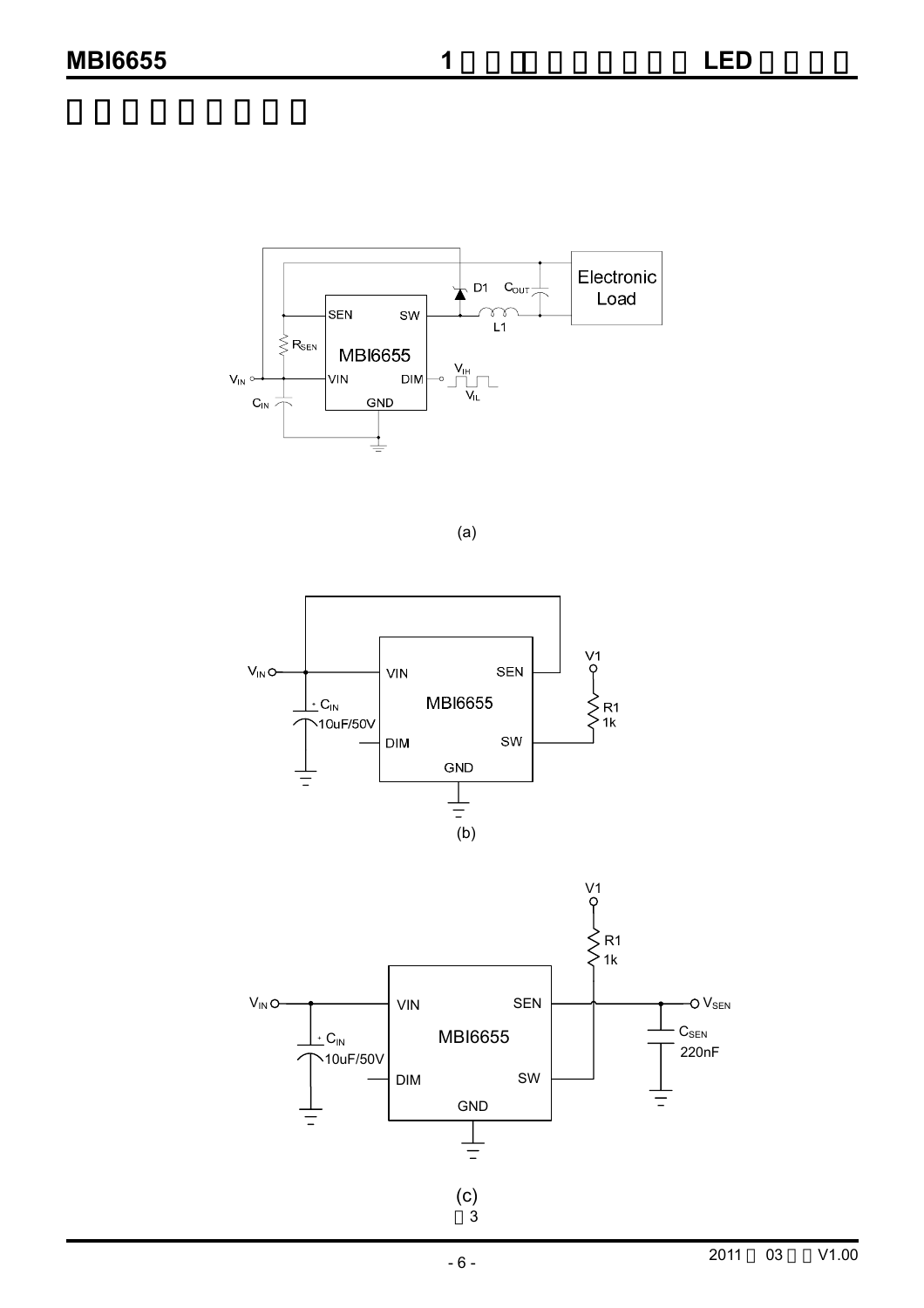



10 11 12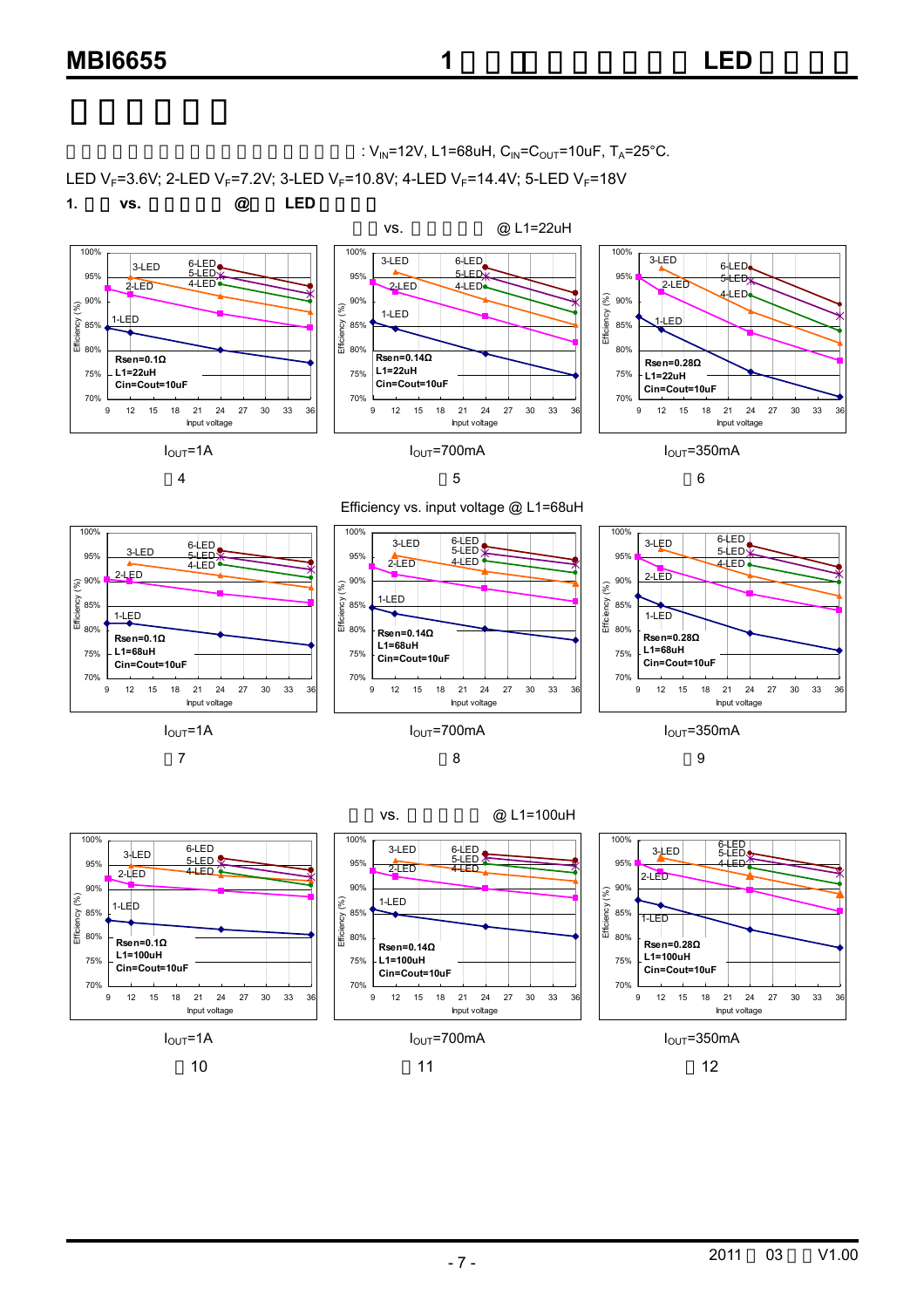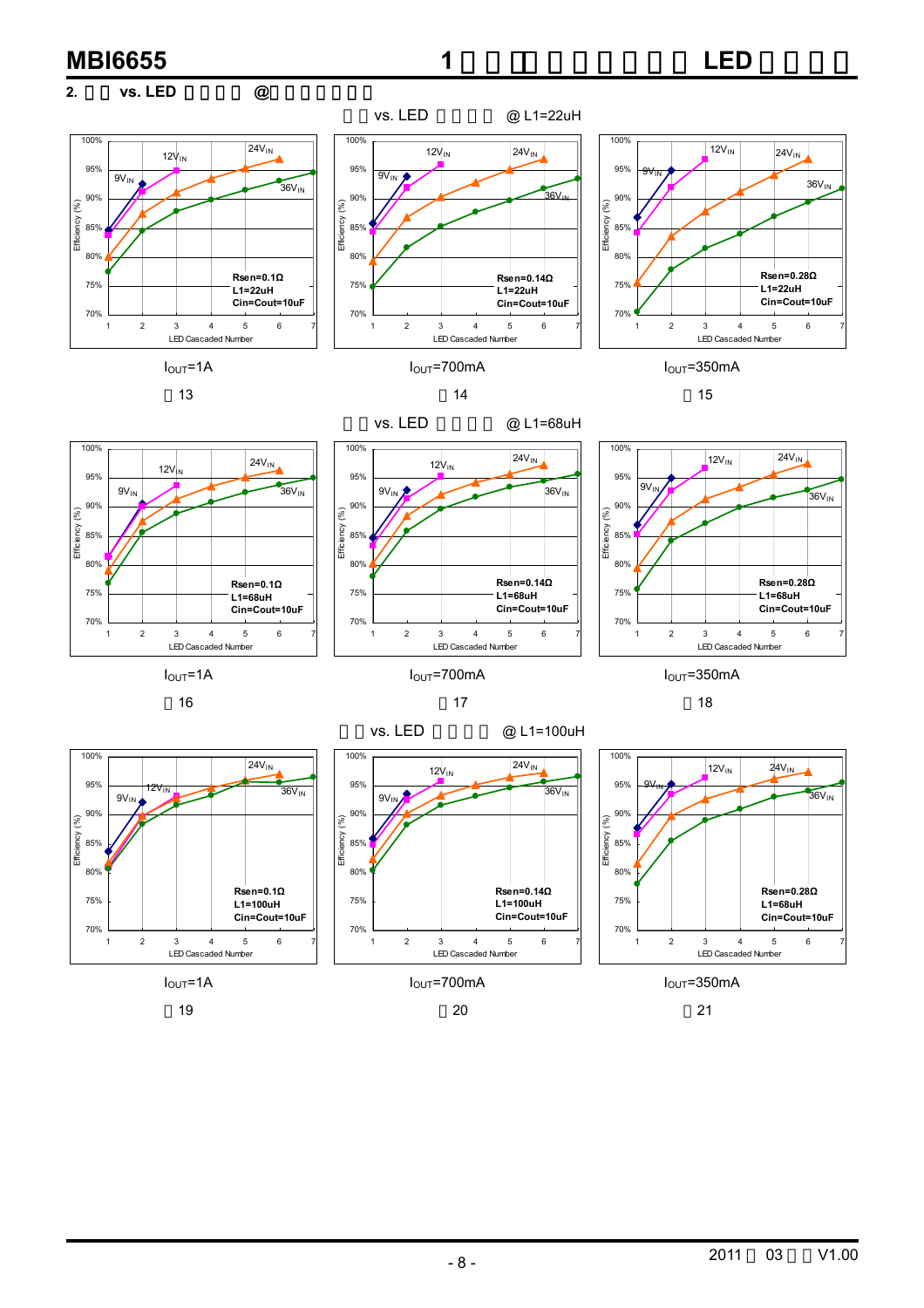

 $I_{\text{OUT}}$ =1A  $I_{\text{OUT}}$ =700mA  $I_{\text{OUT}}$ =350mA

28 29 30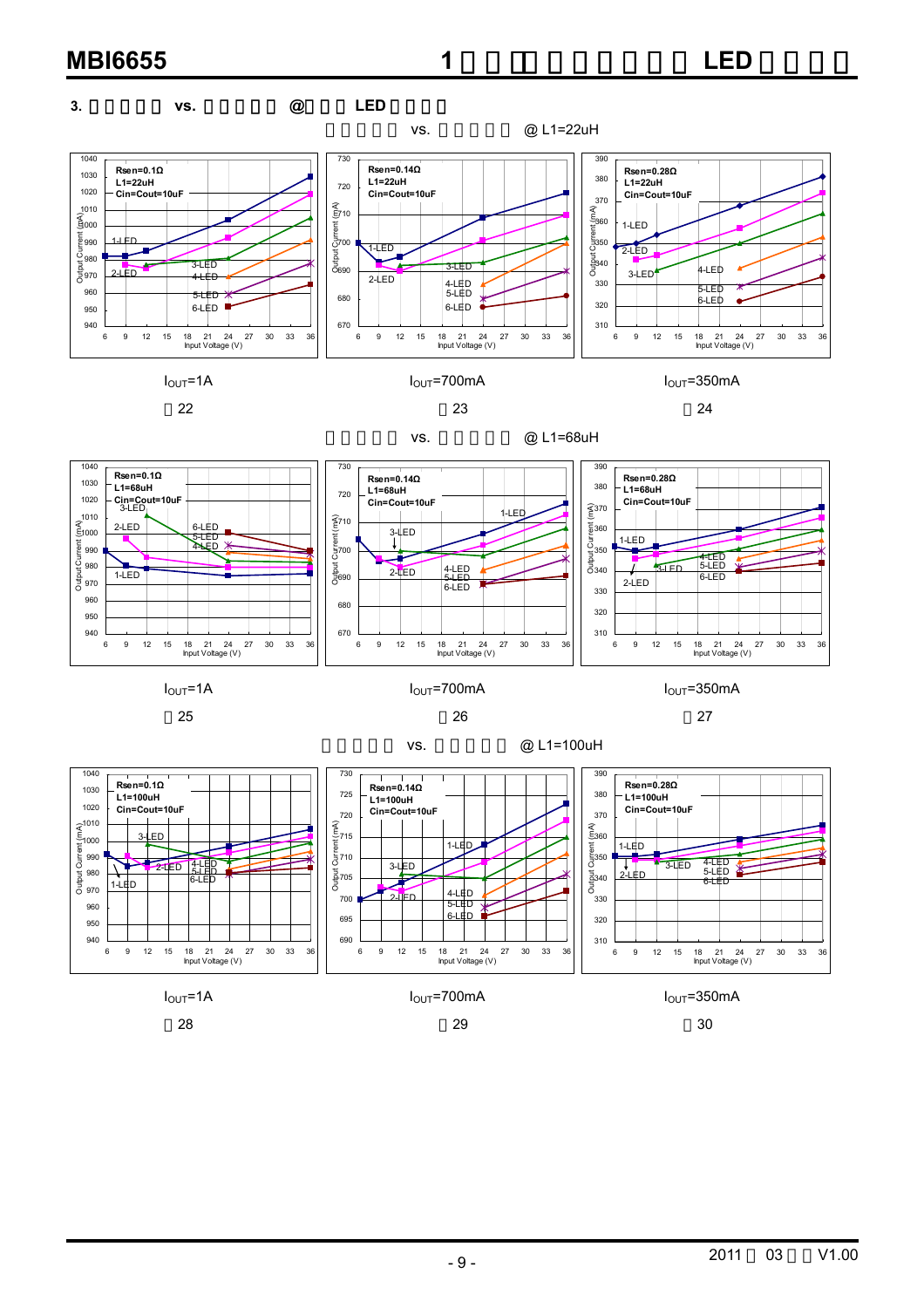

2011 03 V1.00

 $I_{\text{OUT}}$ =1A  $I_{\text{OUT}}$ =700mA  $I_{\text{OUT}}$ =350mA 37 38 39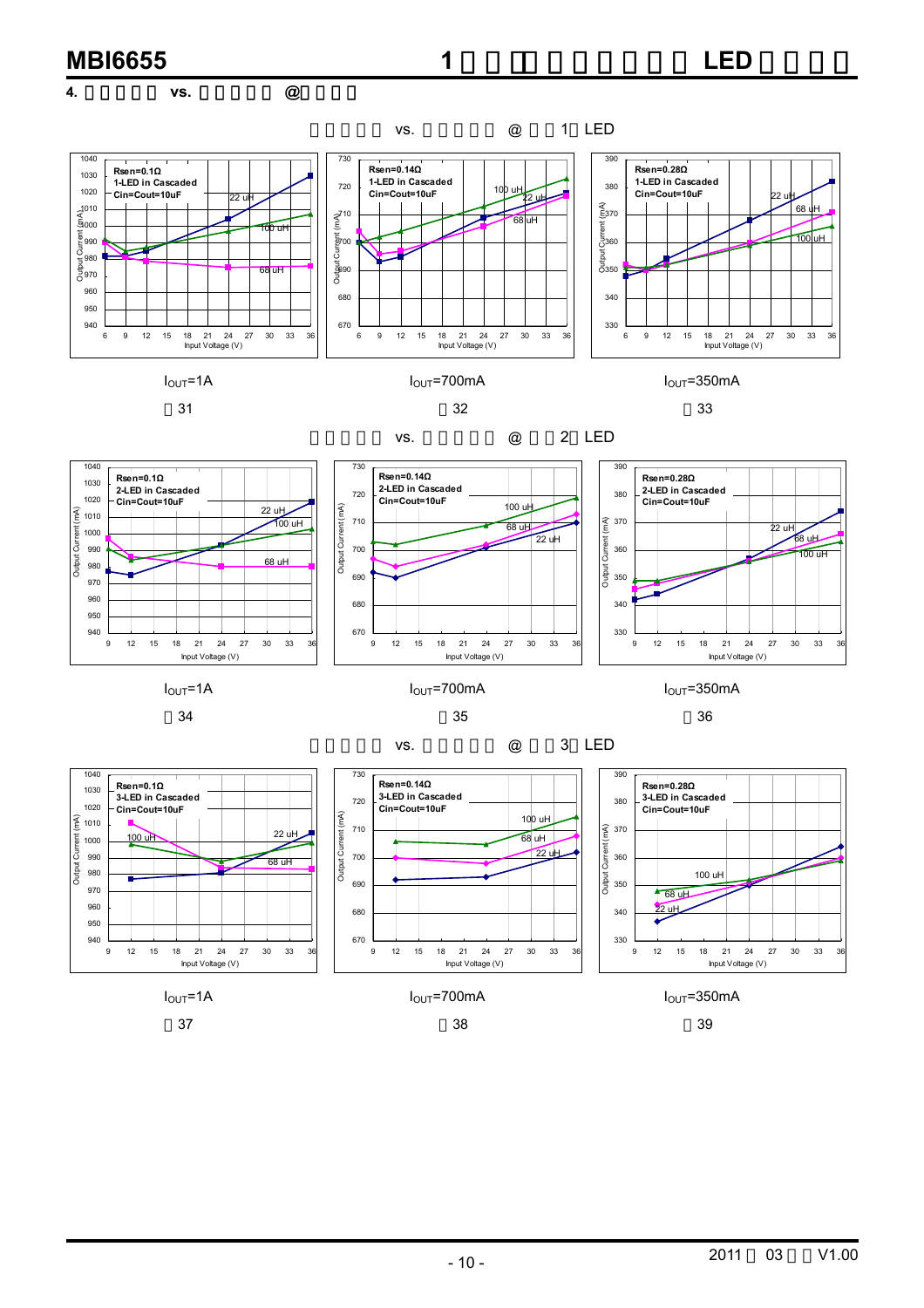

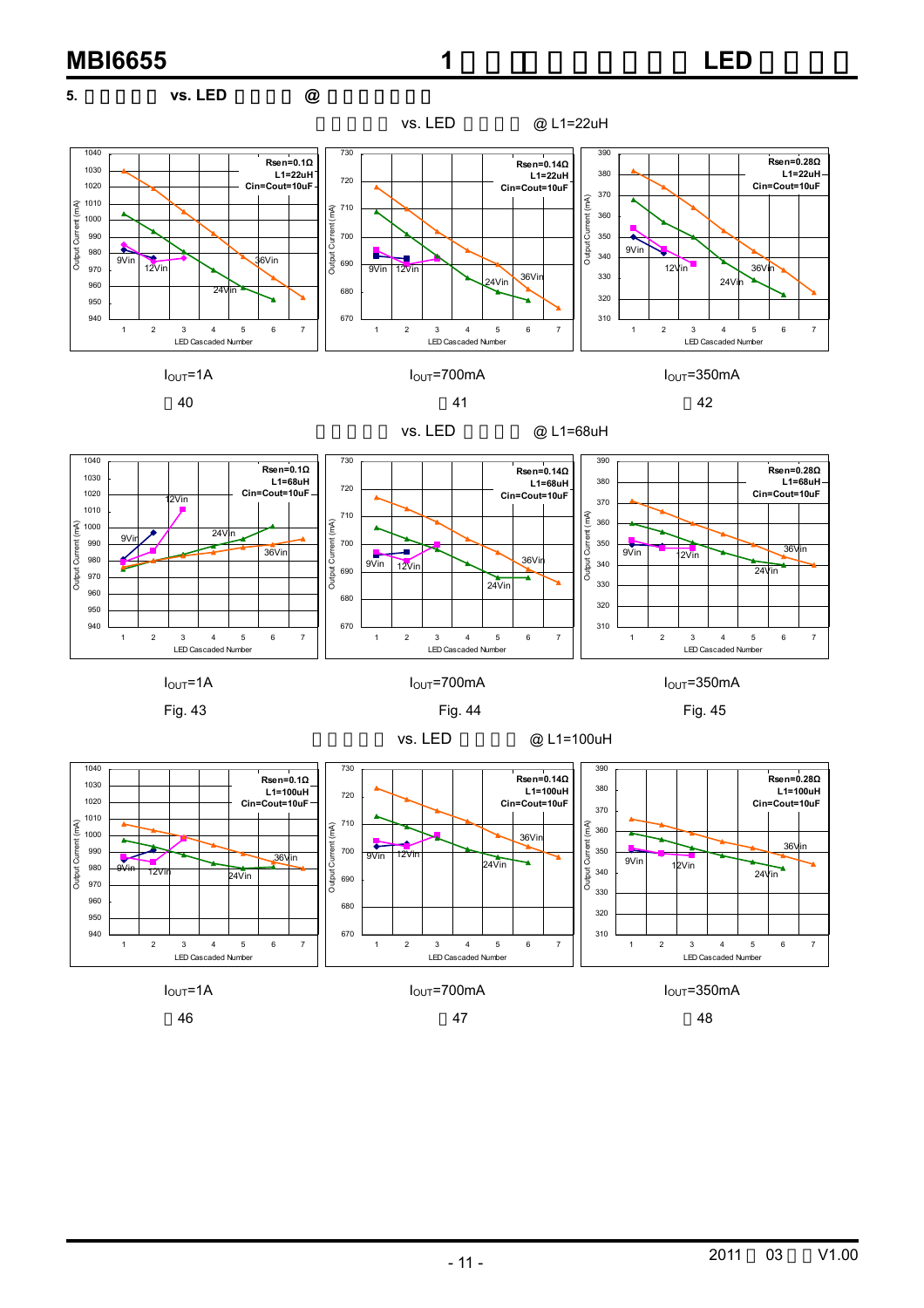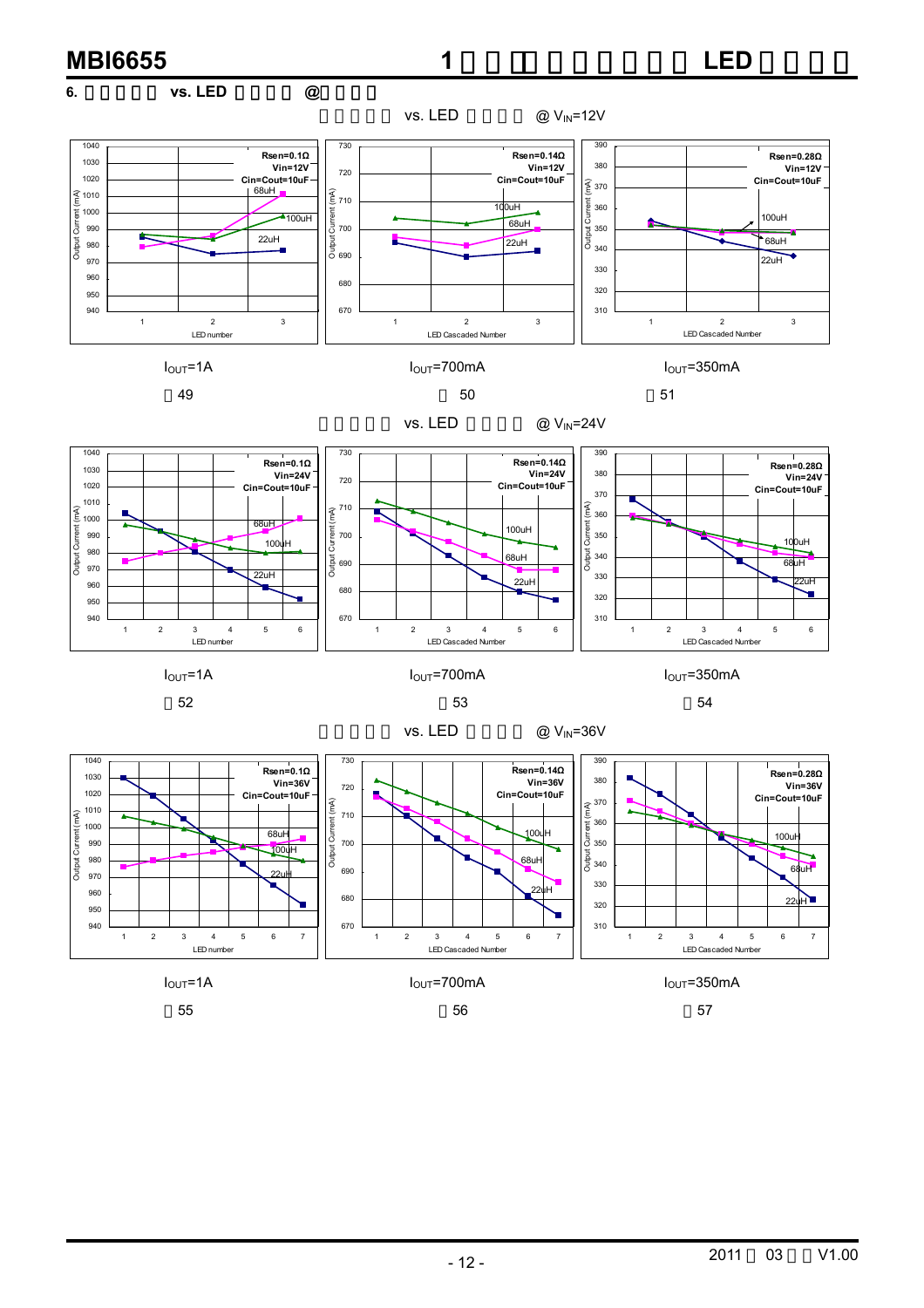#### **MBI6655 1** 2012年2月11日 1 2012年2月11日 1 2012年2月11日 1 2012年2月11日 1 2012年2月11日 1 2012年2月11日 1 2012年2月11日 1 2012年2月 **7.** 切换频率 **vs. LED**串联颗数 **@**不同电感 vs. LED  $\qquad \qquad \textcircled{v}_{\text{IN}}$ =12V 451 701 1201 **Rsen=0.14Ω Rsen=0.28Ω** 22uH **Rsen=0.1Ω** 22uH 401 22uH **Vin=12V Vin=12V** 601 **Vin=12V** 1001 **Cin=Cout=10uF Cin=Cout=10uF Cin=Cout=10uF** Switching Frequency (KHz) 351  $\frac{\widehat{N}}{\Sigma}$  501  $\begin{array}{c}\n\overline{2} \\
\overline{2} \\
801\n\end{array}$ Switching Frequency (KHz) Switching Frequency (KHz) 301 Youe 401 Frequency 251 601 Frequ 201  $\frac{1}{68}$ uH 301 Switching 68uH Switching witching 68uH 151 401 201 100uH 100uH 101 100uH 201 101 51 1 1 1 1 2 3 1 2 3 1 2 3 LED Cascaded Number LED Cascaded Number LED Cascaded Number  $I_{\text{OUT}}$ =1A  $I_{\text{OUT}}$ =700mA  $I_{\text{OUT}}$ =350mA 58 59 60 vs. LED  $@V_{IN}=24V$ 801 1201 1801 1601 701 1001 22uH 22uH 22uH 1401  $(KHz)$ 601 **Rsen=0.14Ω** Switching Frequency (KHz)  $\frac{1}{2}$  801 **Rsen=0.14Ω** Switching Frequency (KHz) **Rsen=0.28Ω Vin=24V**  $\frac{1}{2}$ 1201 Switching Frequency (KHz) **Vin=24V Vin=24V** Frequency 501 **Cin=Cout=10uF** Fequency **Cin=Cout=10uF Cin=Cout=10uF**  $\frac{8}{2}1001$ 401 ende<br>|-<br>|-68uH Switching 301 vitching 68uH 401 601 68uH 100uH 201  $100uH$  $100uH$ 401 201 101 201 1 1 1 123456 123456 123456 LED Cascaded Number LED Cascaded Number LED Cascaded Number  $I_{\text{OUT}}$ =1A  $I_{\text{OUT}}$ =700mA  $I_{\text{OUT}}$ =350mA 61 62 63

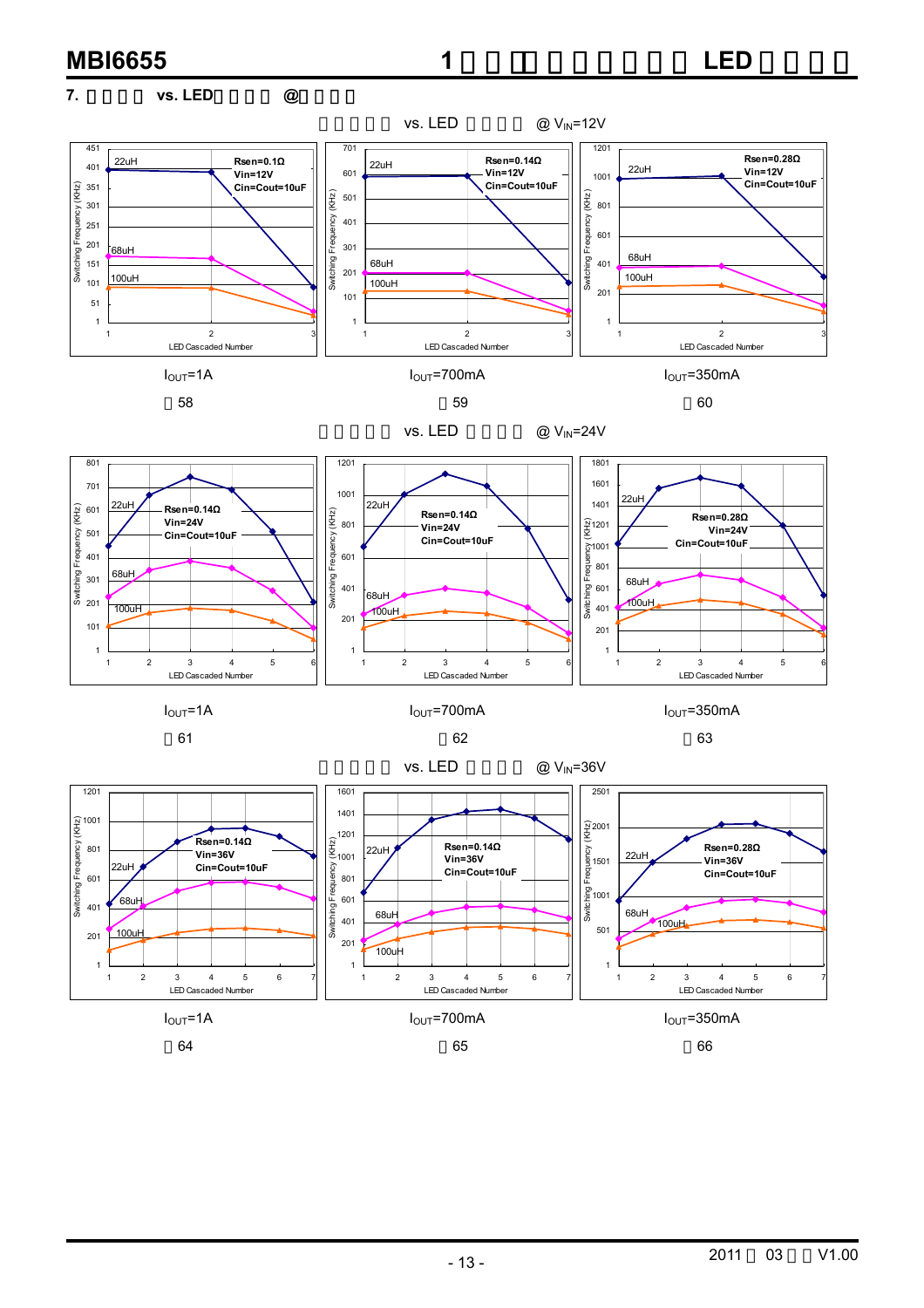| <b>MBI6655</b>                                                                                                                                                                                                                                  |                                                                                                                                                     |                        | 1                            |                                                                                                                                                                          | <b>LED</b>                                                                                                           |    |
|-------------------------------------------------------------------------------------------------------------------------------------------------------------------------------------------------------------------------------------------------|-----------------------------------------------------------------------------------------------------------------------------------------------------|------------------------|------------------------------|--------------------------------------------------------------------------------------------------------------------------------------------------------------------------|----------------------------------------------------------------------------------------------------------------------|----|
| <b>MBI6655</b><br><b>PFM</b>                                                                                                                                                                                                                    | IC<br>(load transient response)                                                                                                                     | (buck converter)       |                              | 1A                                                                                                                                                                       | MBI6655 Hysteretic                                                                                                   |    |
| (I <sub>OUT</sub> )<br>$V_{\text{SEN}} = 0.1V$ ;<br>$R_{\text{SEN}} = (V_{\text{SEN}}/I_{\text{OUT}}) = (0.1 V/I_{\text{OUT}});$<br>$I_{\text{OUT}}=(V_{\text{SEN}}/R_{\text{SEN}})=(0.1V/R_{\text{SEN}})$<br><b>SEN</b><br>$R_{SEN}$<br>1000mA | (R <sub>SEN</sub> )                                                                                                                                 | $I_{OUT}$<br>$V_{SEN}$ | $R_{SEN}$                    | $\overline{(\ }$                                                                                                                                                         | $R_{SEN}$ )<br>$0.1\Omega$                                                                                           |    |
| LED<br>LED<br>68                                                                                                                                                                                                                                | $R_{SEN}$ $R_S$ $L1$<br>(R <sub>S</sub> )<br>(equivalent impedance)                                                                                 | <b>DCR</b><br>67       | <b>MOSFET</b><br>${\sf IC}$  | $R_{ds(on)}$<br>LED                                                                                                                                                      | LED<br>MBI6655<br>1.15                                                                                               | IC |
| $\ensuremath{\mathsf{V}}\xspace\ensuremath{\mathsf{IN}}\xspace$<br><b>MBI6655</b><br>$R_{ds(on)}$<br>GND<br>67 MBI6655                                                                                                                          | $R_{\text{SEN}}$<br>WV<br>SEN<br>Schottky Diode<br>Equivalent Circuit<br>$V_{F, D1}$<br>SW<br><b>DCR</b><br>WV<br>Inductor<br>Equivalent<br>Circuit | Rs.<br>$V_{F,LED}$     | LED<br>Equivalent<br>Circuit | Tek 預覧<br>$V_{IN}$<br>D<br><b>V<sub>sw</sub></b><br>$\sqrt{2}$<br><b>VOUT</b><br>$\sqrt{3}$<br><b>lout</b><br>$\frac{4}{\frac{C h^{1}}{C h^{1}}}$<br>10.0V<br>Ch2<br>68. | 350mA<br>$M400us$ A Ch1 $\overline{f}$<br>5.00V<br>5.80 V<br>$(V_{IN} = 12V, V_{OUT} = 10.8, R_{SEN} = 0.27 \Omega)$ |    |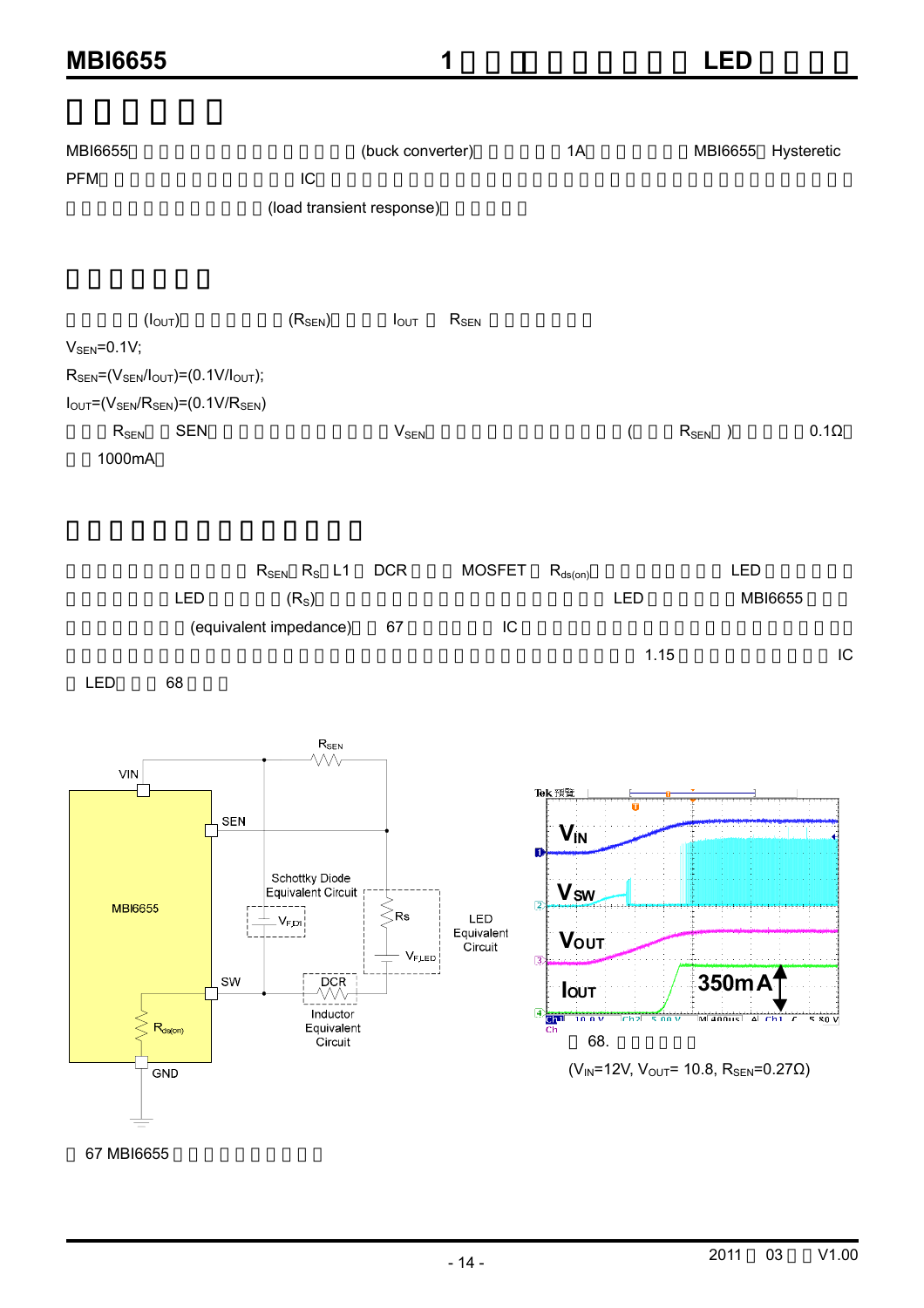#### **PWM**



## LED

| MBI6655 | LED | FD.<br>--- | MBI6655 | <b>MOSFET</b> | FГ | 0mA |
|---------|-----|------------|---------|---------------|----|-----|
| 74      |     |            |         |               |    |     |

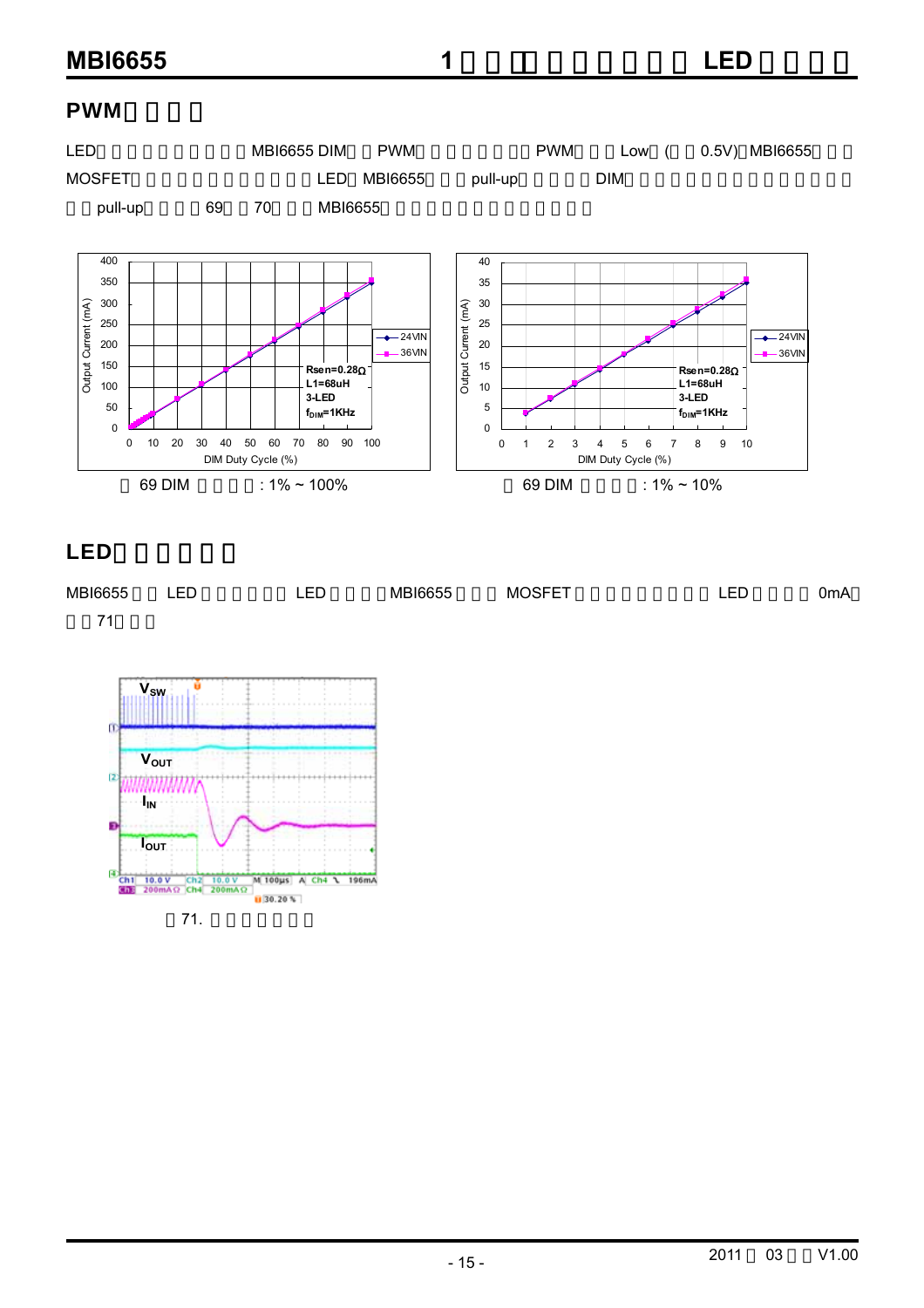## LED





73.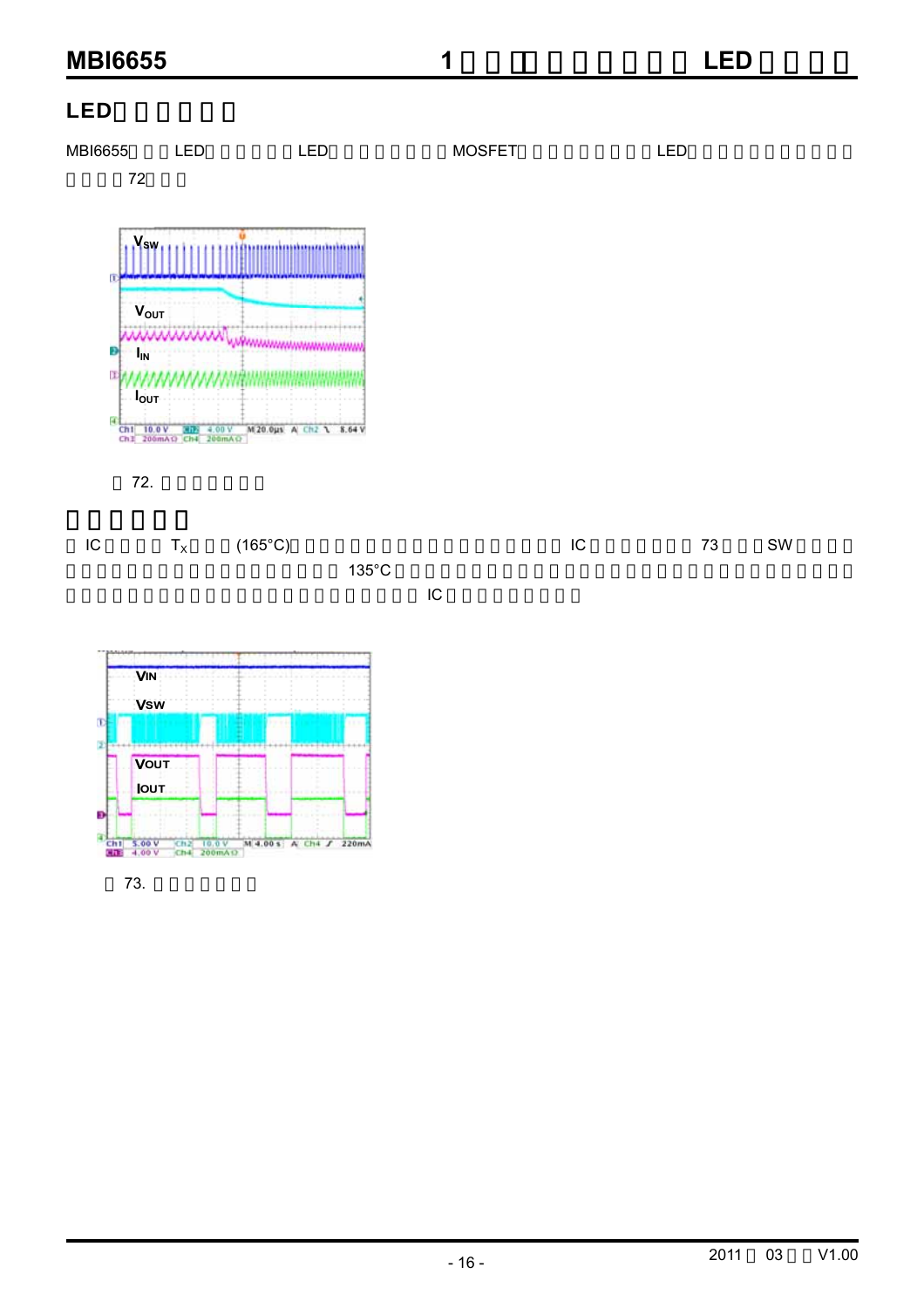#### LED

 $\mathsf{MBI6655}$  LED LC REGIST REPORTED NETWORK AND LOTE RELATED MBI6655

1.8A MBI6655

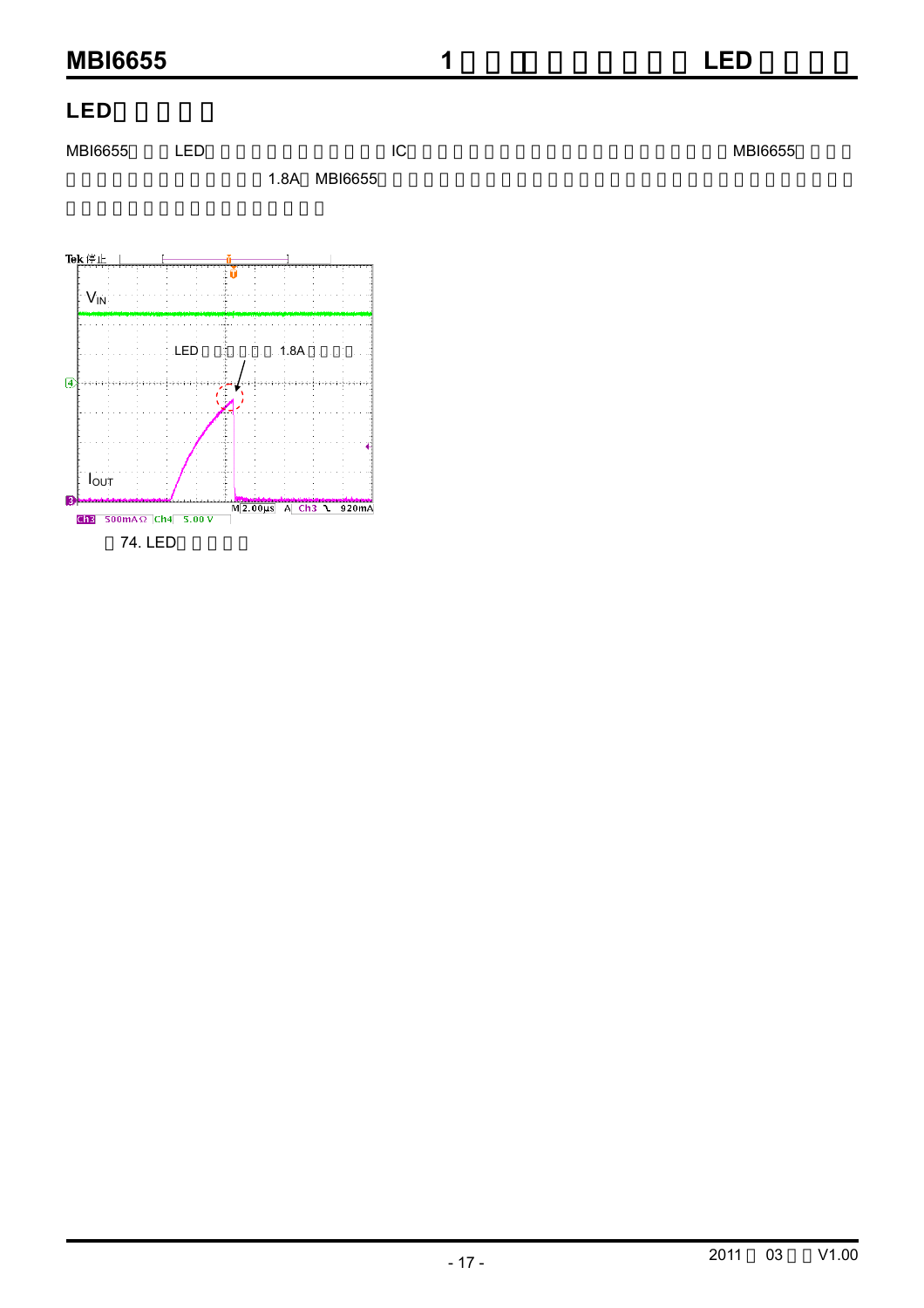0.5 MBI6655  
\n0.5 MBI6655  
\n
$$
f_{SW} = \frac{1}{T_S} = \frac{1}{\frac{T_{OFF,min}}{(1-D)}}
$$
 (1)  
\n0.5  
\n0.5  
\n0.5  
\n0.6  
\n(2)

D 切换频率与效率(低频的效率较好),外部组件的大小/费用(高频使用的组件较小/便宜),以及输出涟波电压及电流的大 (高频时涟波电压及电流较小)等因素有关。如要得到较低的切换频率可使用感值较高的电感。在许多应用中,切换 频率的决定会与 EMI 干扰的大小有关。MBI6655 的切换频率范围为 40KHz~1.0MHz

## LED (Ripple Current)

| <b>LED</b> | <b>MBI6655</b> | <b>LED</b> | LED |    |
|------------|----------------|------------|-----|----|
|            | LED            |            |     |    |
|            |                |            |     |    |
|            | <b>LED</b>     | <b>LED</b> | LED | 5% |

20%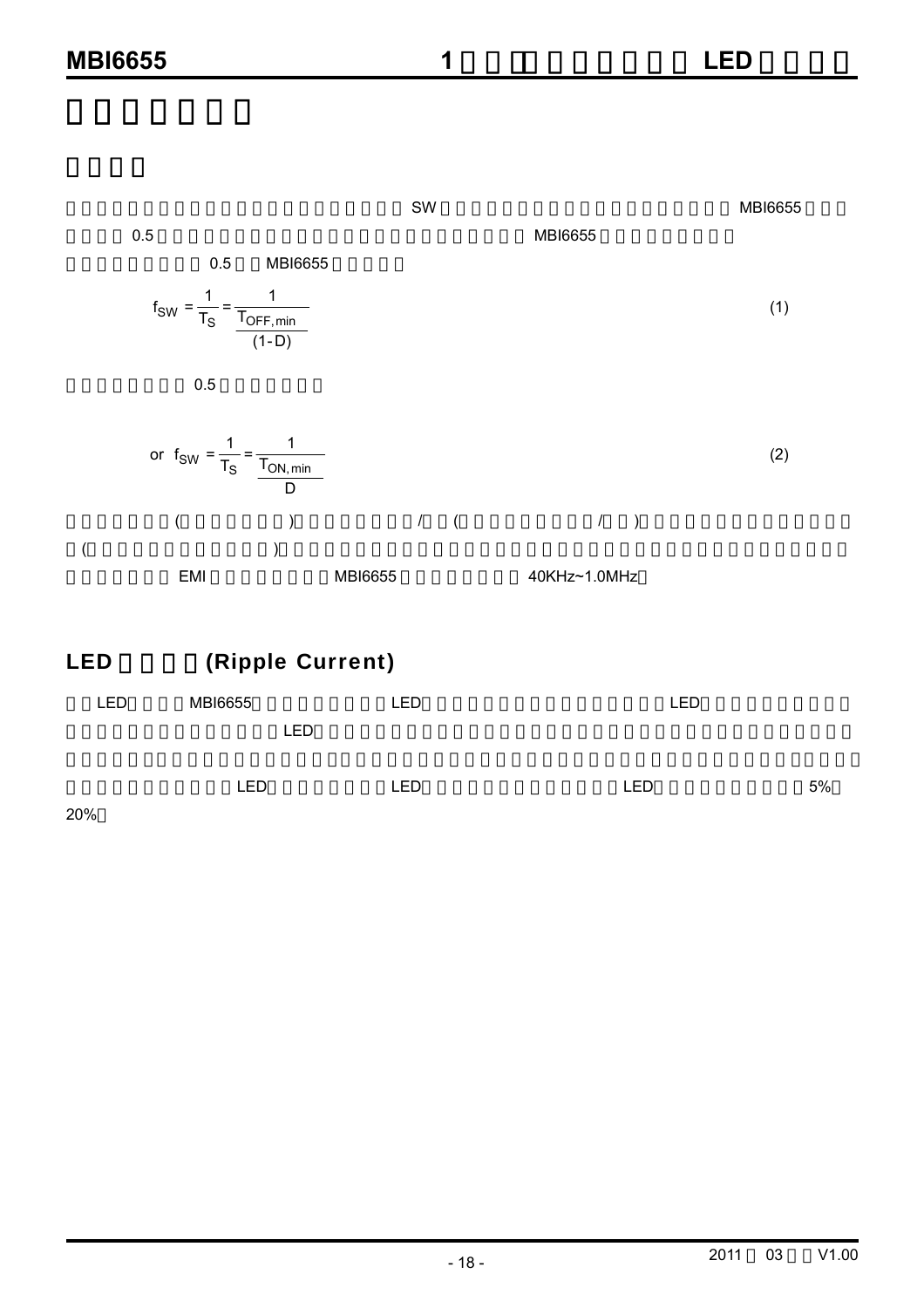|          |                                |                                                                                                                                               | L1                     |             |     |
|----------|--------------------------------|-----------------------------------------------------------------------------------------------------------------------------------------------|------------------------|-------------|-----|
|          |                                | L1>(V <sub>IN</sub> - V <sub>OUT</sub> - V <sub>SEN</sub> - (R <sub>ds(on)</sub> x l <sub>OUT</sub> )) x $\frac{D}{f_{SW} \times \Delta I_L}$ |                        |             |     |
|          | <b>MBI6655</b><br>$R_{ds(on)}$ | <b>MOSFET</b>                                                                                                                                 | $V_{\text{IN}}$ 12     | $0.3\Omega$ |     |
| D        | MBI6655                        | $D=V_{\text{OUT}}/V_{\text{IN}}$                                                                                                              |                        |             |     |
| $f_{SW}$ | MBI6655                        |                                                                                                                                               |                        |             |     |
| ΙL,      |                                | $I_L = (1.15xI_{OUT}) - (0.85xI_{OUT}) = 0.3xI_{OUT}$ .                                                                                       |                        |             |     |
|          |                                |                                                                                                                                               |                        |             | 1.5 |
|          |                                |                                                                                                                                               | (line/load regulation) |             |     |

 $\mathbb{R}$  emitted when  $\mathbb{R}$  emitted  $\mathbb{R}$  emitted when  $\mathbb{R}$  emitted  $\mathbb{R}$  emitted when  $\mathbb{R}$  emitted when  $\mathbb{R}$  emitted when  $\mathbb{R}$  emitted with  $\mathbb{R}$  emitted with  $\mathbb{R}$  emitted with  $\mathbb{R}$  em

## (Schottky Diode)

|                            | <b>MOSFET</b>                                    |                                                                    |
|----------------------------|--------------------------------------------------|--------------------------------------------------------------------|
|                            | Schottky diode                                   |                                                                    |
| $1.5$                      |                                                  | 1.5                                                                |
| Schottky Diode             |                                                  |                                                                    |
| $\mathsf{C}_{\mathsf{IN}}$ | <b>MOSFET</b><br><b>MBI6655</b><br><b>MOSFET</b> |                                                                    |
|                            | 10uF                                             | 1.5                                                                |
|                            |                                                  |                                                                    |
|                            |                                                  |                                                                    |
|                            | $(C_{BP})$                                       | <b>VIN</b>                                                         |
| $\overline{(\ }$<br>LED    | <b>LED</b>                                       |                                                                    |
|                            |                                                  | (Flywheel Diode) D1<br>Schottky diode<br><b>ESR</b><br>$0.1 - 1uF$ |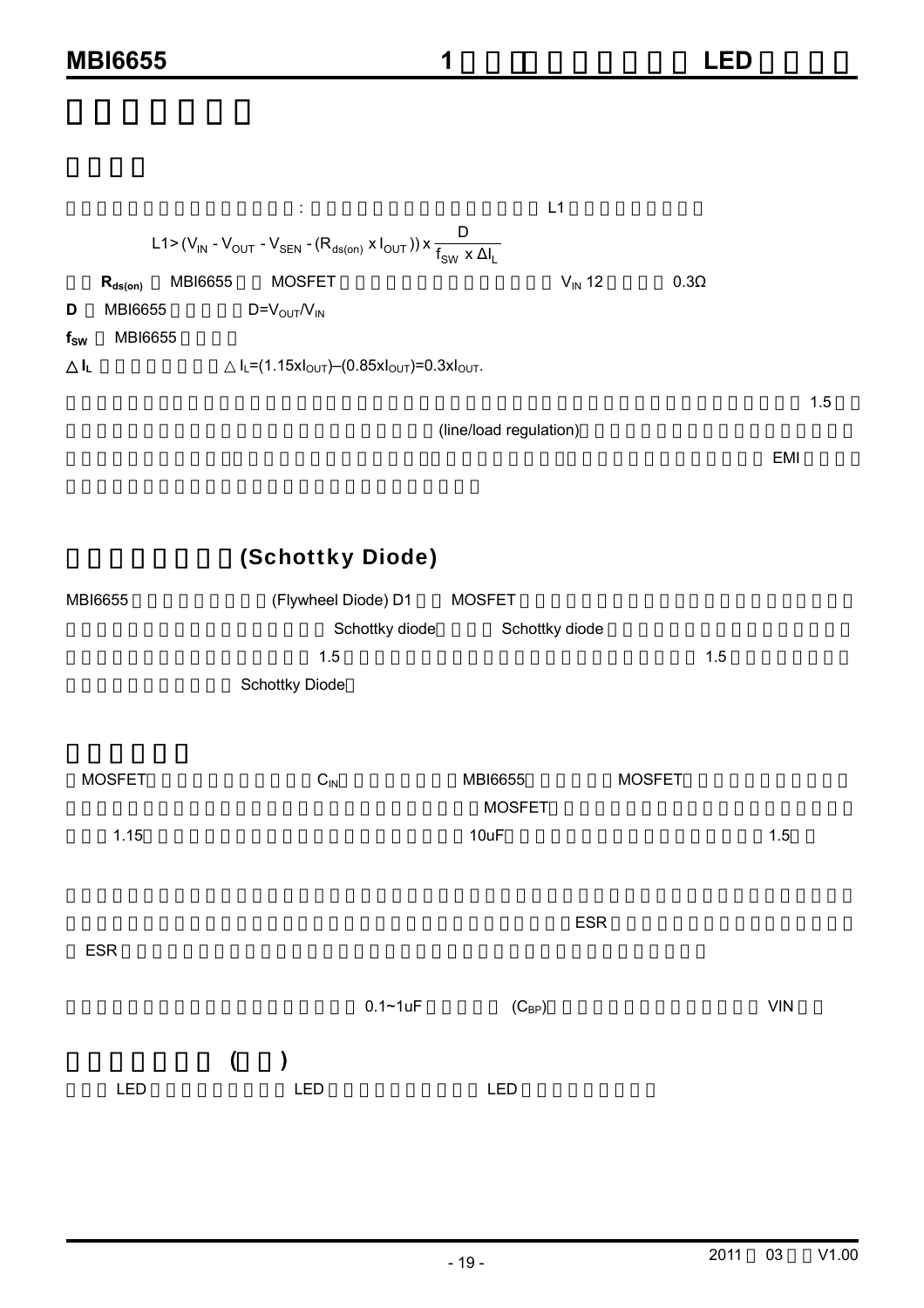## **PCB**





# **PCB**



#### 76.MBI6655GSB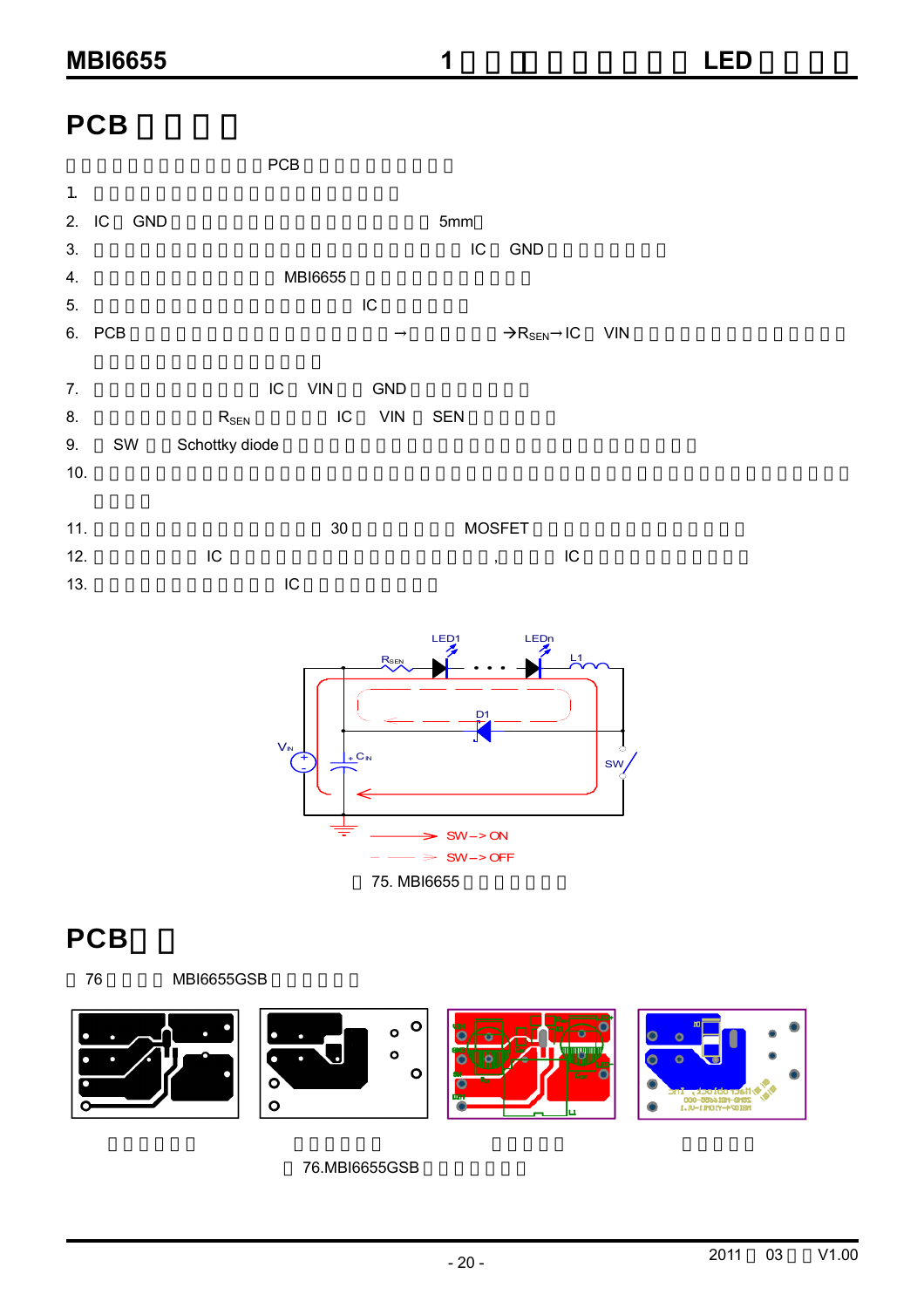# $(P_D)$

 $P_D(max) = (T_{j,max} - T_a) / R_{th(j-a)}$ 

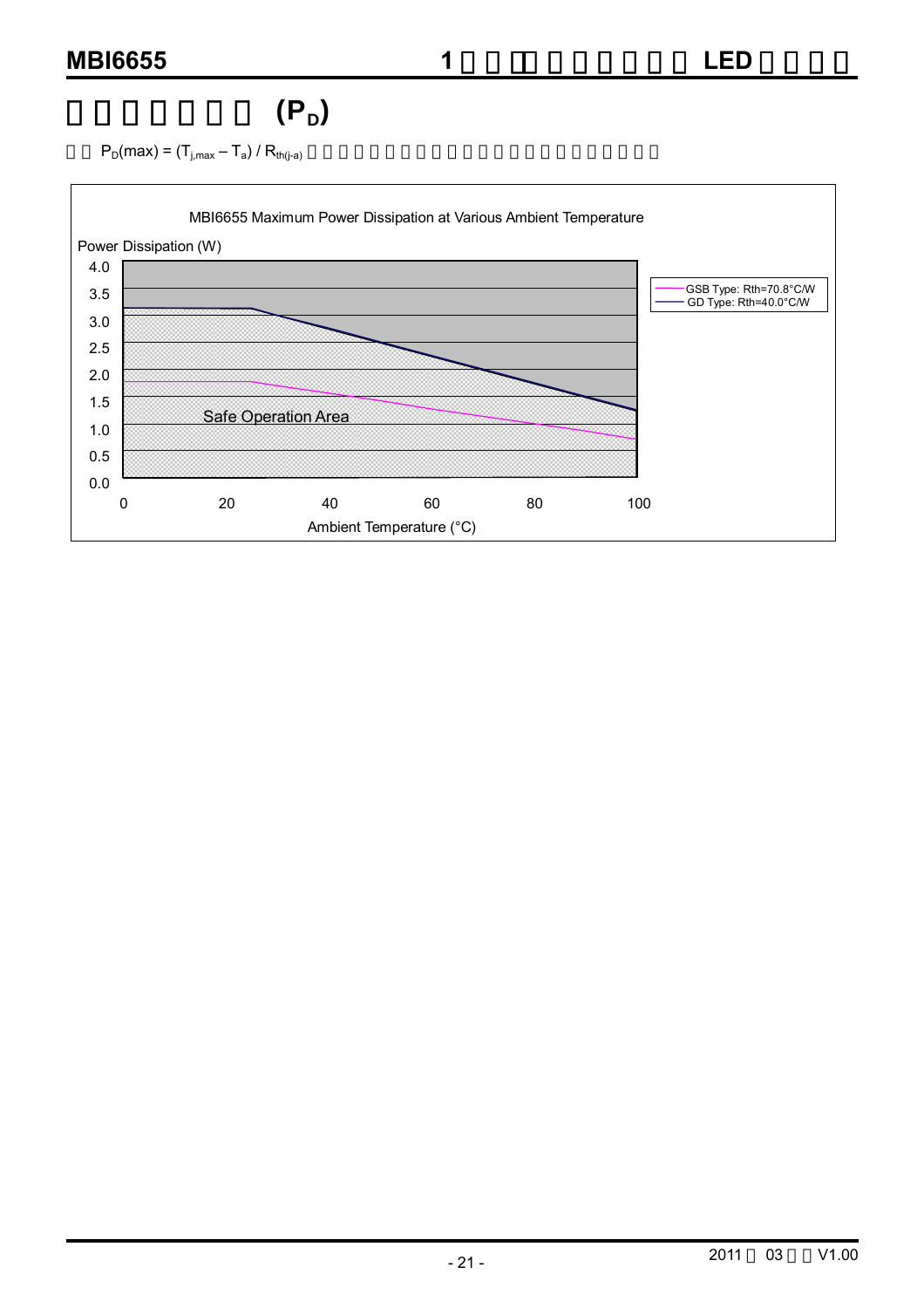





| Package Thickness   | Volume mm <sup>3</sup><br>$350$ | Volume mm <sup>3</sup><br>350-2000 | Volume mm <sup>3</sup><br>2000 |
|---------------------|---------------------------------|------------------------------------|--------------------------------|
| $<$ 1.6 $mm$        | $260 + 0^{\circ}C$              | $260 + 0^{\circ}C$                 | $260 + 0^{\circ}C$             |
| $1.6$ mm $- 2.5$ mm | $260 + 0^{\circ}C$              | $250 + 0$ °C                       | $245 + 0$ °C                   |
| 2.5 <sub>mm</sub>   | $250 + 0^{\circ}C$              | $245 + 0^{\circ}C$                 | $245 + 0^{\circ}C$             |

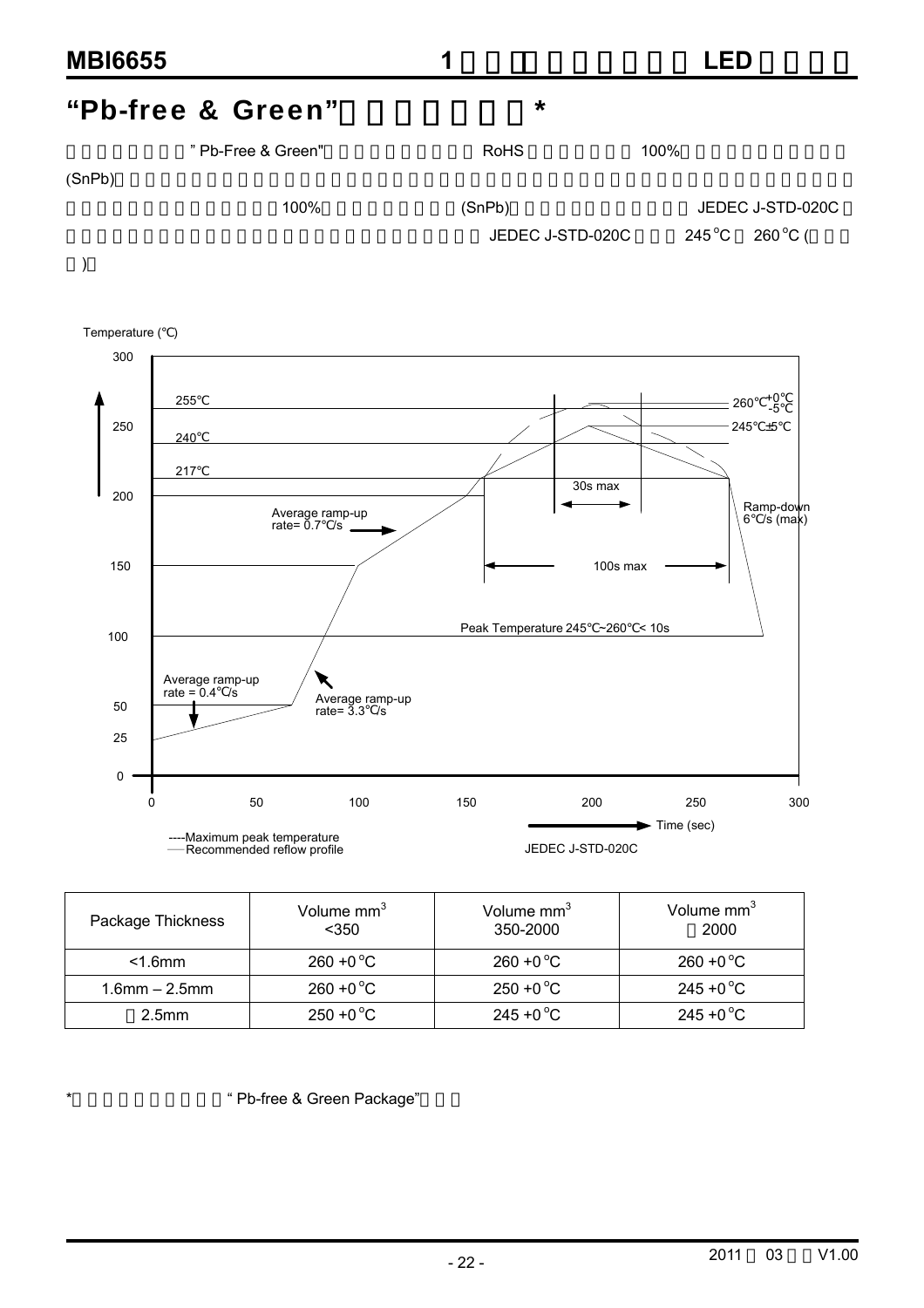

MBI6655GSB

: 散热片布局须采用最大尺寸范围,且为防止短路,应避免线路设计经过散热片的最大尺寸范围。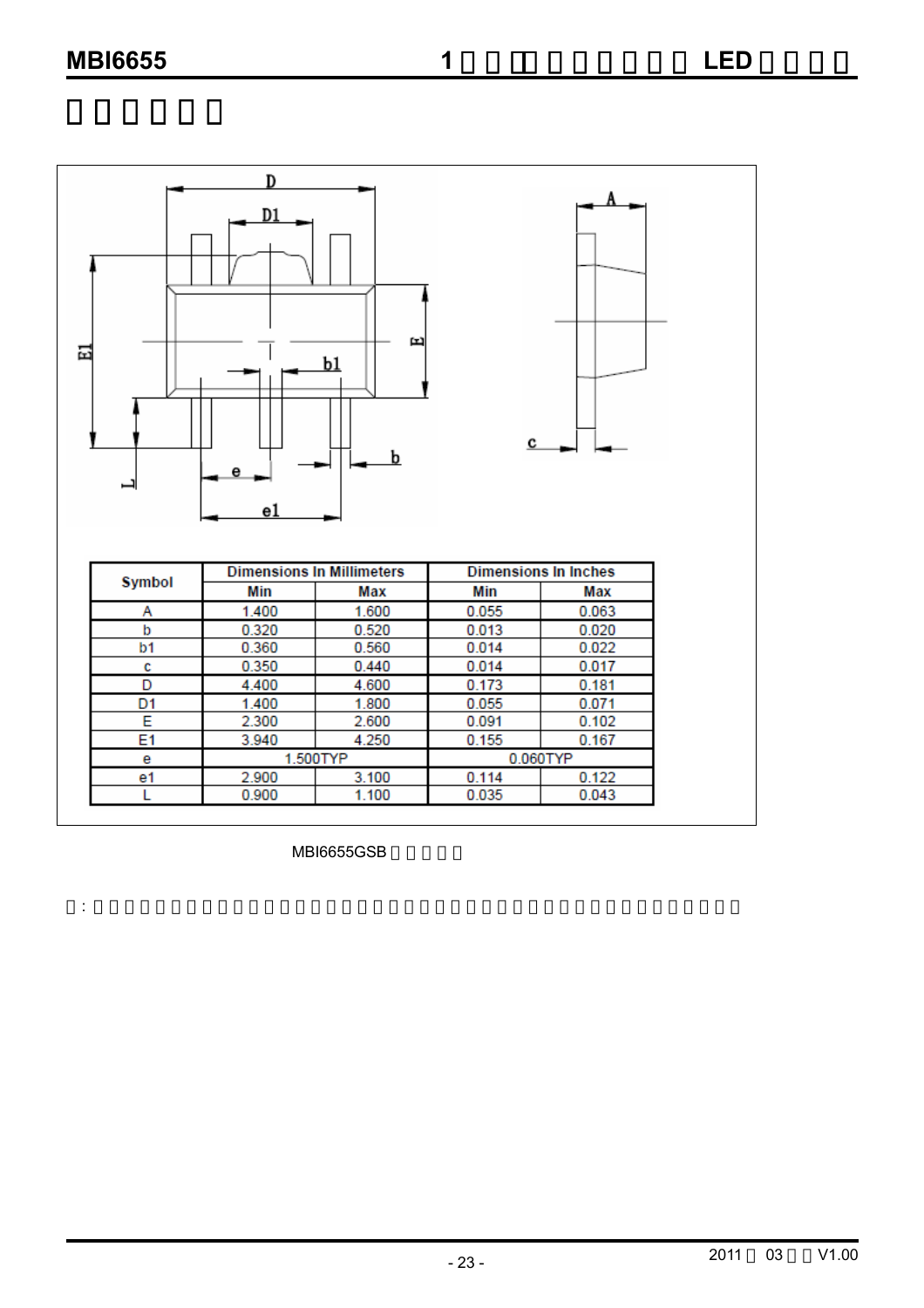

MBI6655GD

: 散热片布局须采用最大尺寸范围,且为防止短路,应避免线路设计经过散热片的最大尺寸范围。